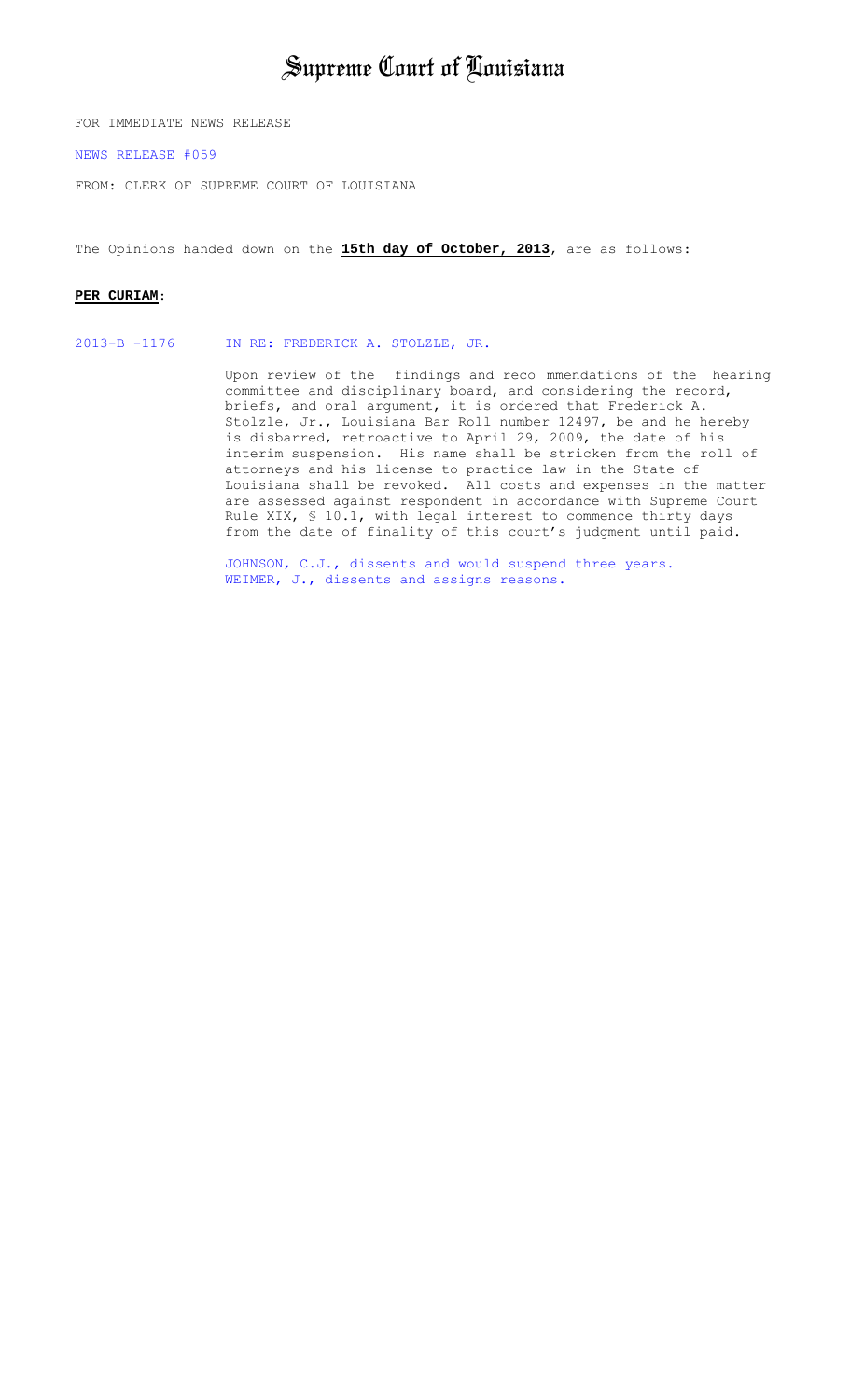# <span id="page-1-0"></span>SUPREME COURT OF LOUISIANA

## NO. 13-B-1176

## IN RE: FREDERICK A. STOLZLE, JR.

# ATTORNEY DISCIPLINARY PROCEEDINGS

#### PER CURIAM

 This disciplinary matter arises from formal charges filed by the Office of Disciplinary Counsel ("ODC") against respondent, Frederick A. Stolzle, Jr., an attorney licensed to practice law in Louisiana but currently on interim suspension based upon a joint petition filed by the parties filed in April 2009. *In re: Stolzle*, 09-0934 (La. 4/29/09), 7 So. 3d 660.

#### **PRIOR DISCIPLINARY HISTORY**

Before we address the current charges, we find it helpful to review respondent's prior disciplinary history. Respondent was admitted to the practice of law in Louisiana in 1978. In December 1995, respondent was admonished for mishandling his client trust account by commingling personal funds with client funds. In May 2001, respondent was admonished for failing to pay the fees of an expert witness in a legal matter. In 2008, this court accepted a petition for consent discipline and suspended respondent from the practice of law for thirty days, fully deferred, for failing to timely pay a third-party medical provider. *In re: Stolzle*, 08- 1023 (La. 6/6/08), 987 So. 2d 248.

Against this backdrop, we now turn to a consideration of the misconduct at issue in the present proceeding.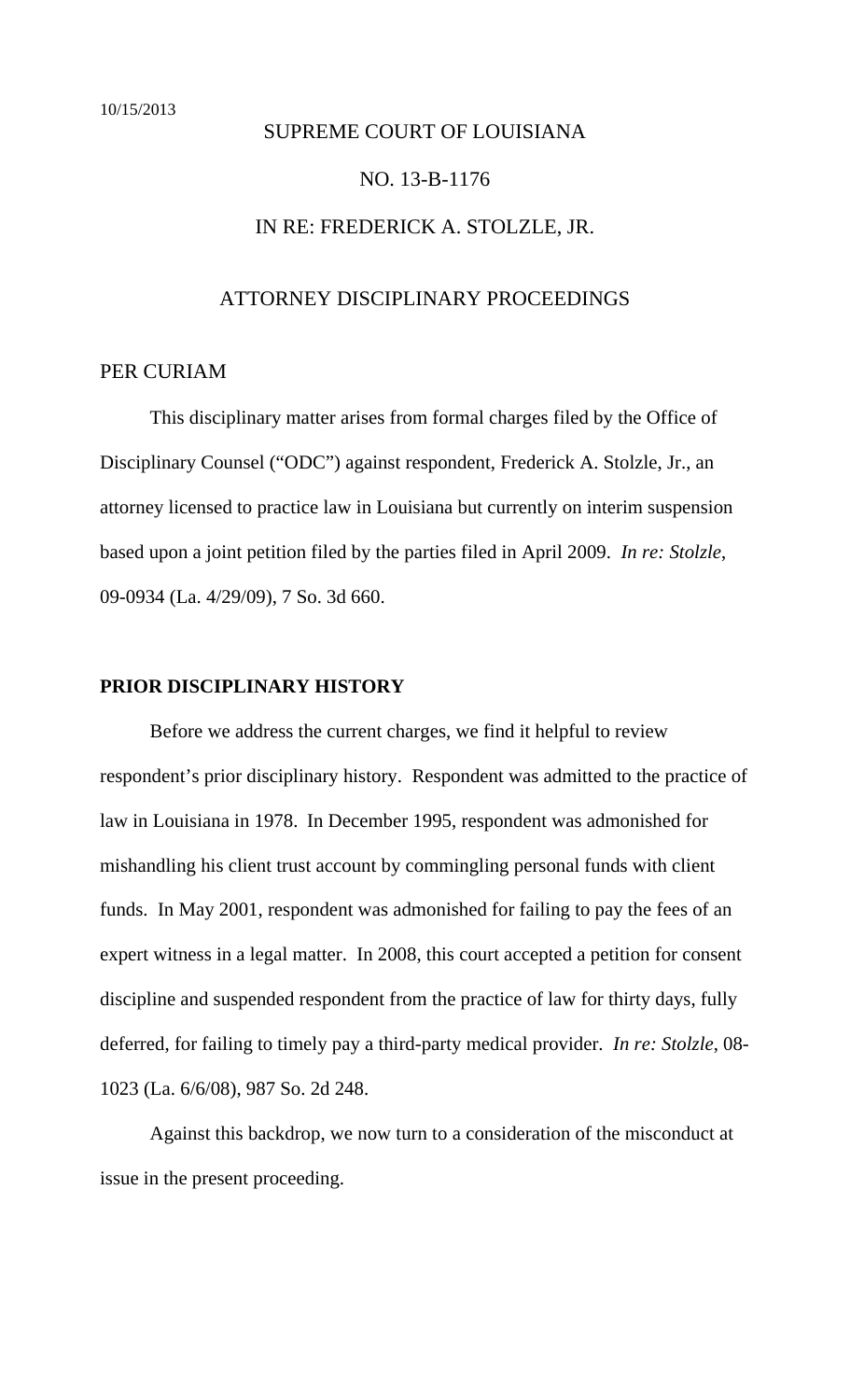## **UNDERLYING FACTS**

The underlying facts of this matter are not in dispute, having been stipulated to by the parties. $<sup>1</sup>$ </sup>

#### *Count I – The Marijuana Possession Matter*

In November 2008, respondent was arrested on charges of possession of marijuana and possession of a firearm with a controlled dangerous substance after a deputy constable from the Baton Rouge City Constable's Office arrived at his place of residence to execute an order of eviction. Although the criminal charges were ultimately dropped, respondent admits that he was intentionally in possession of twelve grams of marijuana at the time of his arrest and that the marijuana was intended for his own personal use.

The ODC alleged respondent's conduct violated Rule 8.4(b) (commission of a criminal act that reflects adversely on the lawyer's honesty, trustworthiness, or fitness as a lawyer) of the Rules of Professional Conduct.

#### *Count II – The Cuddihy Matter*

 $\overline{a}$ 

Geraldine Cuddihy retained respondent to represent her in a personal injury matter arising out of an automobile accident. Ms. Cuddihy's claim settled in July 2004 and the settlement proceeds were disbursed. Because Ms. Cuddihy was still receiving medical treatment at the time, respondent held \$5,000 in previously paid medical payments coverage in his trust account while he attempted to negotiate a reduction of the subrogation claim with Ms. Cuddihy's insurer. Thereafter, Ms. Cuddihy fired respondent and obtained new counsel. Although the insurer ultimately waived its subrogation claim, respondent did not immediately refund the

<sup>1</sup> *See In re: Torry*, 10-0837 (La. 10/19/10), 48 So. 3d 1038, in which we held that "[i]n a disciplinary proceeding, the parties are free to enter into … stipulations, and effect must be given to them unless they are withdrawn."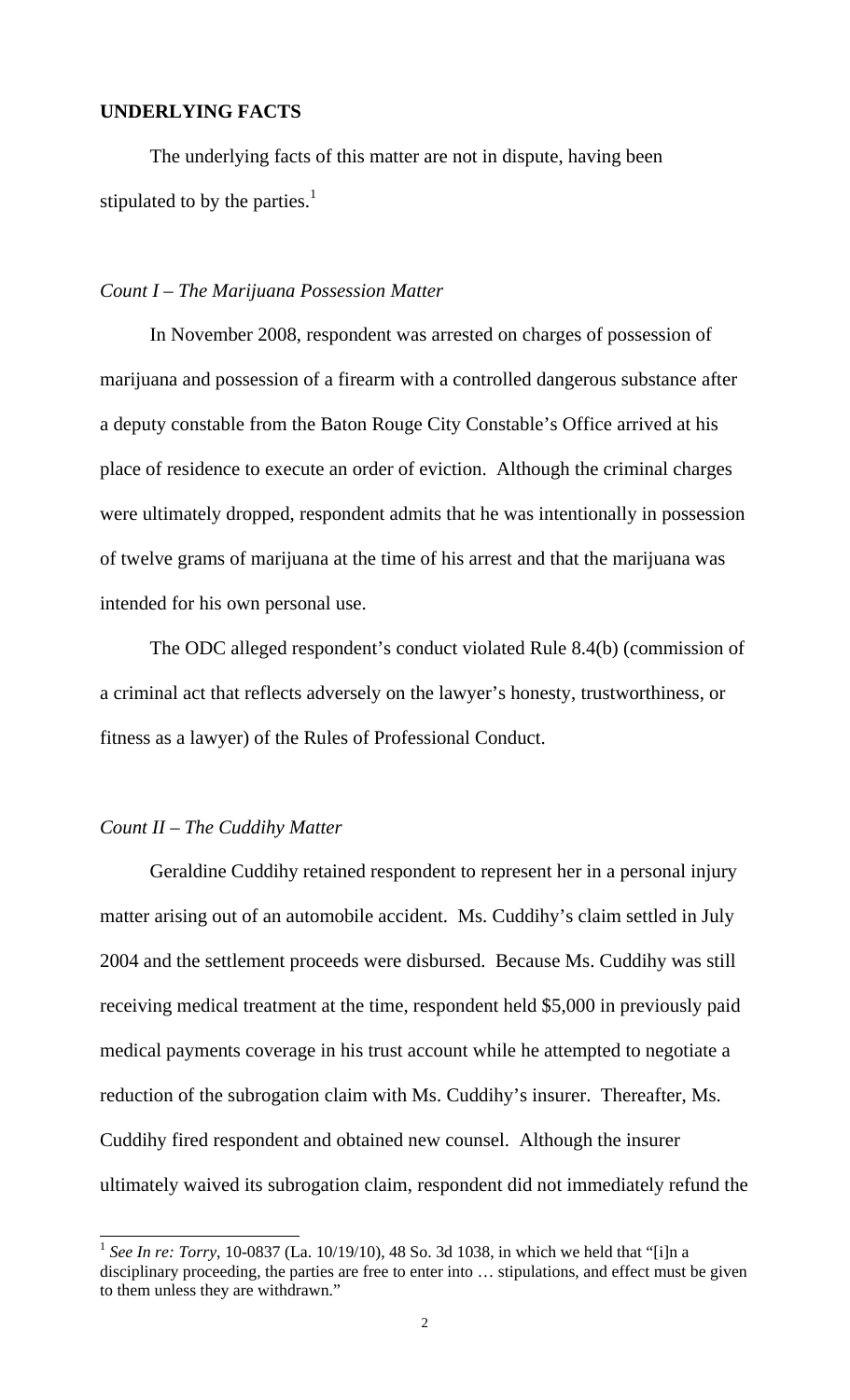proceeds to Ms. Cuddihy, despite her repeated demands. Respondent admits that he knowingly converted these client funds to his own use. In March 2013, respondent made full restitution to Ms. Cuddihy.

The ODC alleged respondent's conduct violated Rules 1.15(a) (safekeeping property of clients or third persons) and 8.4(c) (engaging in conduct involving dishonesty, fraud, deceit, or misrepresentation) of the Rules of Professional Conduct.

#### *Count III – The Pinkney Matter*

 In 2008, Kaisha Pinkney hired respondent to represent her in a personal injury matter. Respondent failed to diligently pursue the claim and allowed the claim to prescribe. Respondent also failed to communicate with Ms. Pinkney concerning the status of her case, including the fact that the claim had prescribed.

The ODC alleged respondent's conduct violated Rules 1.2 (scope of the representation), 1.3 (failure to act with reasonable diligence and promptness in representing a client), and 1.4 (failure to communicate with a client) of the Rules of Professional Conduct.

#### *Count IV – The Rogers Matter*

 $\overline{a}$ 

William Rogers hired respondent to represent him in a personal injury matter. Respondent failed to diligently pursue the claim and allowed the claim to prescribe. Respondent also failed to communicate with Mr. Rogers concerning the status of his case, including the fact that the claim had prescribed. $2^2$ 

The ODC alleged respondent's conduct violated Rules 1.2, 1.3, and 1.4 of the Rules of Professional Conduct.

<sup>&</sup>lt;sup>2</sup> The formal charges allege similar misconduct by respondent in connection with a second personal injury case he handled for Mr. Rogers, but that portion of the formal charges is no longer at issue.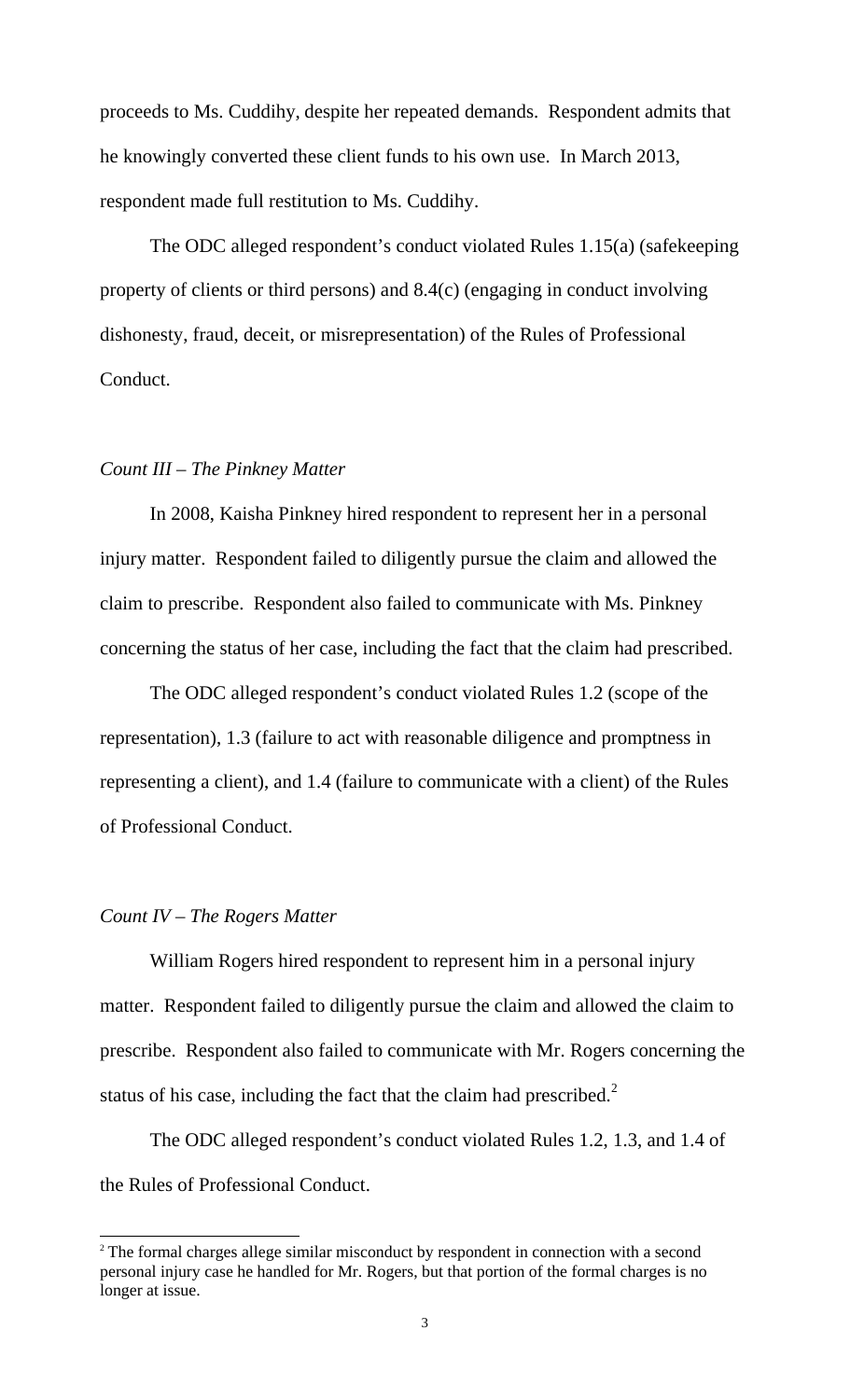#### **DISCIPLINARY PROCEEDINGS**

 In December 2011, the ODC filed four counts of formal charges against respondent, as set forth above. Respondent answered the formal charges and generally admitted the factual allegations set forth therein.

In April 2012, respondent and the ODC entered into a joint stipulation of facts and rule violations. In this document, respondent stipulated to the facts as alleged by the ODC and admitted that he violated the Rules of Professional Conduct as charged. The parties stipulated that respondent acted intentionally in Count I and knowingly in Counts II, III, and IV. The parties stipulated to the following aggravating factors: a prior disciplinary record, multiple offenses, vulnerability of the victim, and substantial experience in the practice of law (admitted 1978). The parties stipulated to the following mitigating factors: a cooperative attitude toward the disciplinary proceedings and remorse.

#### *Hearing Committee Report*

The hearing committee conducted a hearing which was limited to the issue of mitigation. After considering the evidence and testimony presented at the hearing, the hearing committee accepted the joint stipulation of facts and rule violations filed by the parties and made the following additional factual findings:

> At the hearing, Respondent did not deny the charges, although he offered several explanations as to why the conduct occurred. Prior to November 21, 2008, Mr. Stolzle testified he suffered debilitating back injuries that caused significant pain, and subsequently resulted in his having great difficulty walking. His physical situation impacted his ability to focus, and thus, his earning capacity, which led him to the temptation to take his client's funds. His use of marijuana and failure to act with due diligence and to communicate with his clients was also the result of his physical difficulties, according to Mr. Stolzle.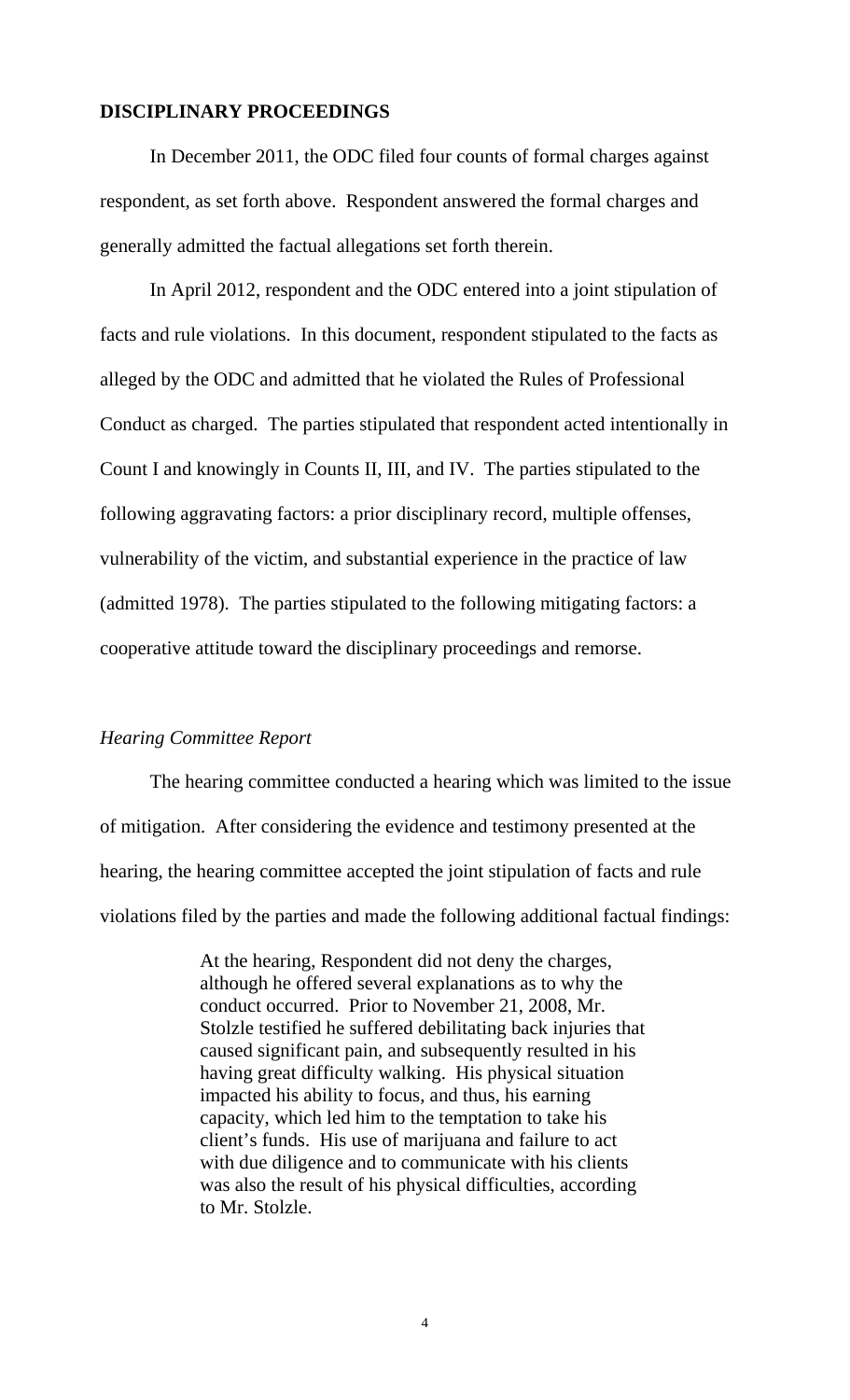The committee determined that respondent violated duties owed to his client, the public, the legal system, and the legal profession. He acted intentionally and with total disregard for his obligations to his clients and his profession. While having great empathy for respondent and the issues regarding his health, the committee did not excuse his conduct insofar as his duty to his clients was concerned. Also, as a Louisiana licensed attorney, respondent knew the possession of marijuana was a violation of the law that he was sworn to uphold.

The committee did not refer to the aggravating factors found in the ABA's *Standards for Imposing Lawyer Sanctions*, but instead recognized the following "significant aggravating circumstances": deliberate violation of the laws of the State of Louisiana, conversion of client funds, failure to act with diligence, and failure to reasonably communicate with clients. In mitigation, the committee recognized respondent's "health condition and his cooperation with ODC."<sup>3</sup>

After further considering the court's prior jurisprudence involving similar misconduct and the aggravating circumstances of this case, the committee recommended that respondent be disbarred.

The ODC filed a limited objection to the hearing committee's report, asserting that it was unclear whether the committee gave full effect to the joint stipulation of facts and rule violations. Respondent argued that the sanction of disbarment recommended by the committee was too harsh.

#### *Disciplinary Board Recommendation*

 $\overline{a}$ 

After review, the disciplinary board determined that the hearing committee's factual findings do not appear to be manifestly erroneous, as they are supported by uncontroverted testimony and the joint stipulation of facts and rule violations.

 $3$  In its conclusion, the committee added that respondent "has no history of prior violations." However, respondent has stipulated to, and the record supports, three instances of prior discipline, as previously noted.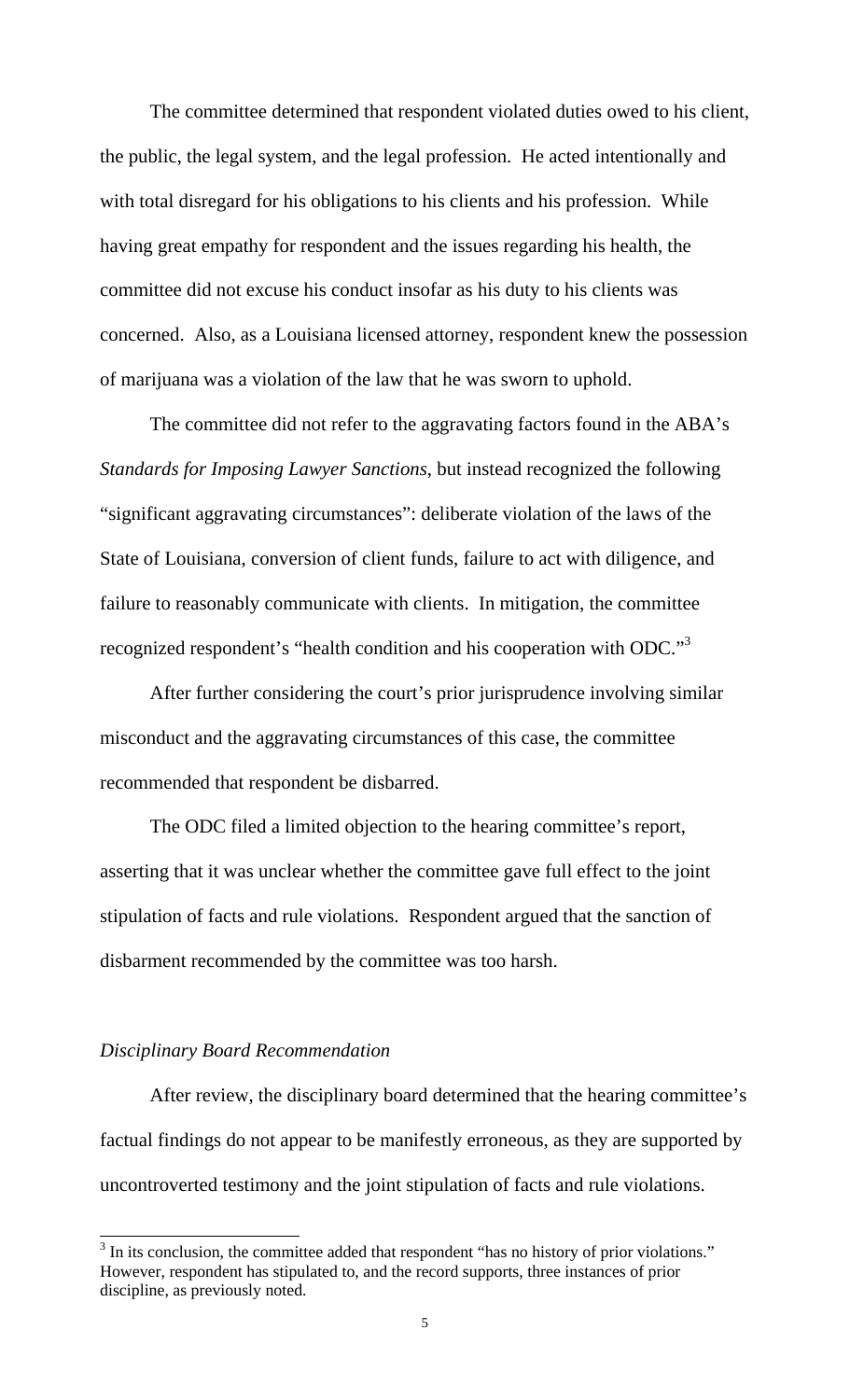However, the board disagreed with the committee's conclusion that respondent's conduct was intentional in all counts since the parties previously stipulated that his conduct was intentional only in Count I and knowing in the remaining counts.

The board determined that respondent violated duties owed to his client, the public, the legal system, and the legal profession. Respondent's conduct was knowing in part and intentional in part, and he caused actual harm to Ms. Cuddihy by depriving her of \$5,000 for a lengthy period of time. Citing the ABA's *Standards for Imposing Lawyer Sanctions*, the board determined that the applicable baseline sanction in this matter is disbarment.

In addition to the factors stipulated to by the parties, the board found the following aggravating factors are present: a dishonest or selfish motive and illegal conduct, including that involving the use of controlled substances. The board adopted the following mitigating factors: physical disability and a cooperative attitude toward the proceedings.

In determining an appropriate sanction, the board cited *Louisiana State Bar Ass'n v. Hinrichs*, 486 So. 2d 116 (La. 1986), which sets forth general guidelines for evaluating disciplinary cases involving conversion and commingling of funds entrusted to a lawyer. The board also cited *In re: Denhollem*, 03-0935 (La. 6/6/03), 849 So. 2d 488, in which the court disbarred an attorney who endorsed seven checks payable to his law firm on behalf of its clients and converted the funds totaling \$17,135.97 to his own use. When confronted by one of the firm's partners, Denhollem made full restitution to the clients whose funds were converted. In imposing disbarment, the court found that Denhollem had acted in bad faith and caused actual damage to the clients and to the law firm. The court also considered several aggravating factors, including a dishonest or selfish motive, a pattern of misconduct, multiple offenses, and substantial experience in the practice of law.

6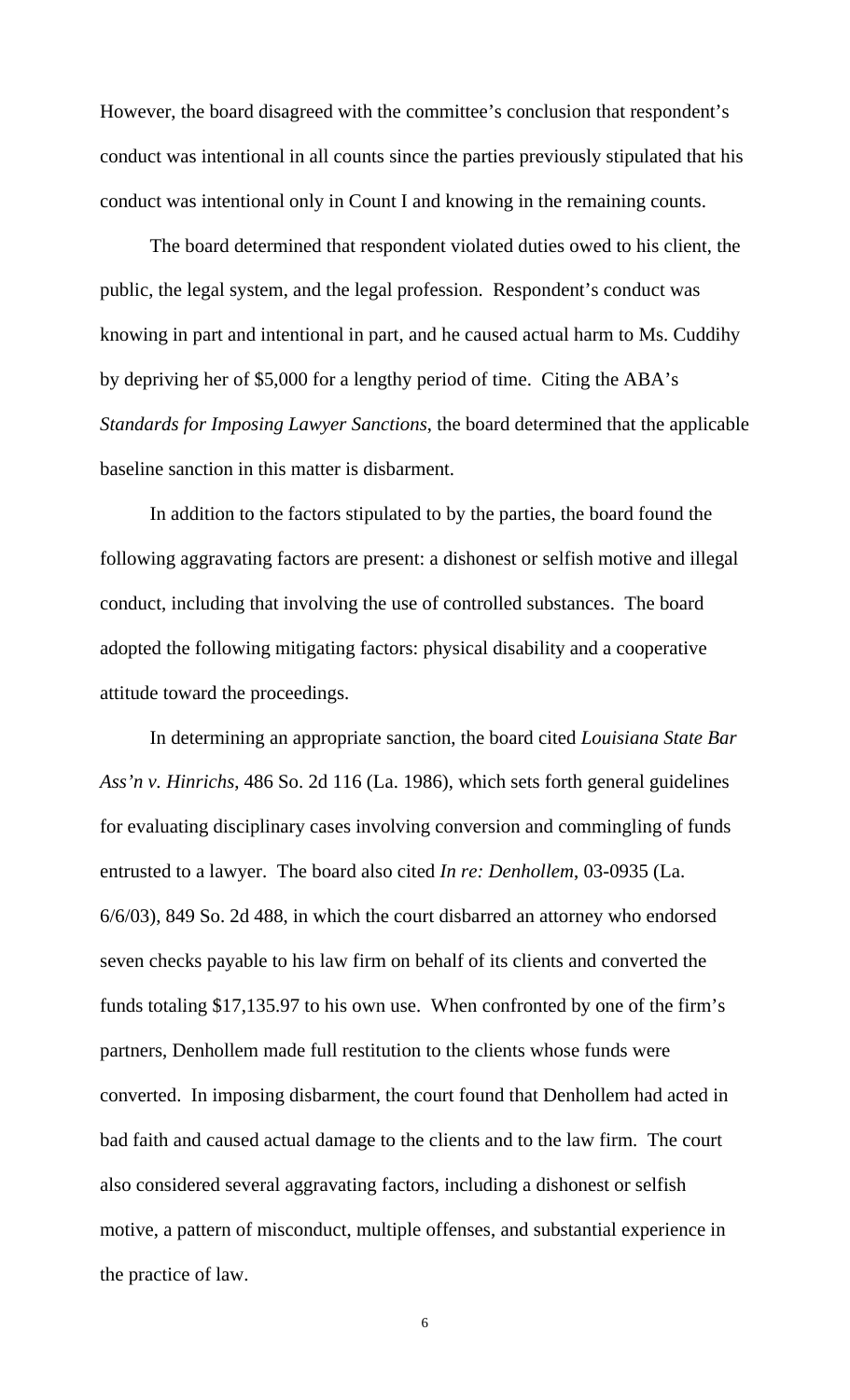Considering *Hinrichs* and *Denhollem*, and the aggravating factors present, the board determined that the sanction recommended by the committee is appropriate. Accordingly, the board recommended respondent be disbarred. The board also recommended that respondent be assessed with the costs and expenses of this proceeding.<sup>4</sup>

 Respondent filed an objection to the disciplinary board's recommendation. Accordingly, the case was docketed for oral argument pursuant to Supreme Court Rule XIX,  $\S 11(G)(1)(b)$ .

#### **DISCUSSION**

 $\overline{a}$ 

 Bar disciplinary matters fall within the original jurisdiction of this court. La. Const. art. V, § 5(B). Consequently, we act as triers of fact and conduct an independent review of the record to determine whether the alleged misconduct has been proven by clear and convincing evidence. *In re: Banks*, 09-1212 (La. 10/2/09), 18 So. 3d 57. While we are not bound in any way by the findings and recommendations of the hearing committee and disciplinary board, we have held the manifest error standard is applicable to the committee's factual findings. *See In re: Caulfield*, 96-1401 (La. 11/25/96), 683 So. 2d 714; *In re: Pardue*, 93-2865 (La. 3/11/94), 633 So. 2d 150.

 The record of this matter supports the stipulated facts. Based on the parties' stipulations and the other evidence in the record, respondent has neglected legal matters, failed to communicate with his clients, converted client funds, and failed to properly terminate the representation of his clients. He also committed a criminal offense by possessing marijuana. Based on this misconduct, respondent has violated Rules 1.2, 1.3, 1.4, 1.15(a), 8.4(b), and 8.4(c) of the Rules of Professional Conduct, as stipulated to by the parties.

 $4$  The board also recommended that respondent be required to pay restitution to Ms. Cuddihy. However, as previously noted, respondent paid full restitution in that matter in March 2013.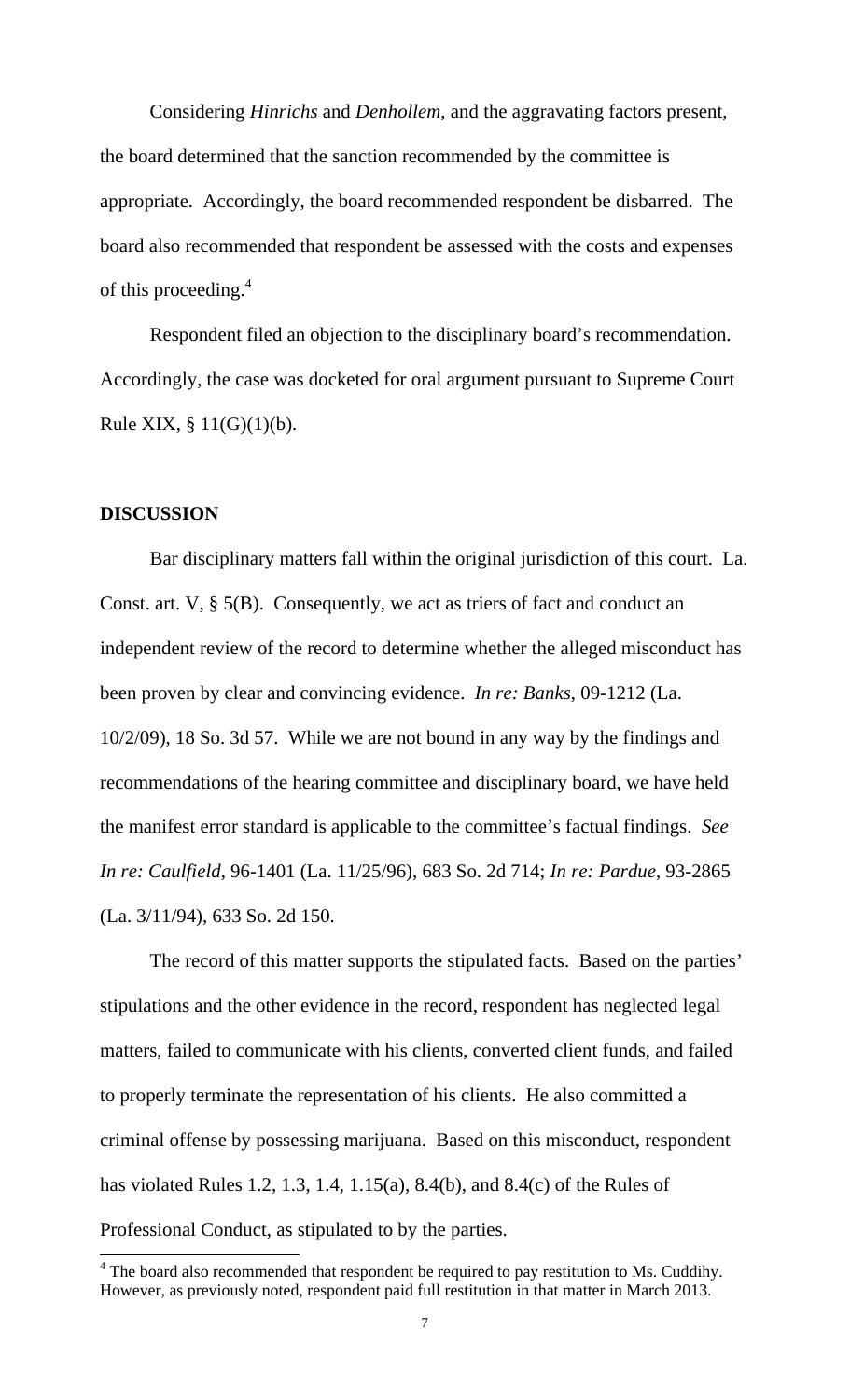Having found evidence of professional misconduct, we now turn to a determination of the appropriate sanction for respondent's actions. In determining a sanction, we are mindful that disciplinary proceedings are designed to maintain high standards of conduct, protect the public, preserve the integrity of the profession, and deter future misconduct. *Louisiana State Bar Ass'n v. Reis*, 513 So. 2d 1173 (La. 1987). The discipline to be imposed depends upon the facts of each case and the seriousness of the offenses involved considered in light of any aggravating and mitigating circumstances. *Louisiana State Bar Ass'n v. Whittington*, 459 So. 2d 520 (La. 1984).

Respondent knowingly and intentionally violated duties owed to his client, the public, the legal system, and the legal profession. His misconduct caused actual harm. The baseline sanction for this type of misconduct is disbarment. The record supports the aggravating and mitigating factors as stipulated to by the parties. In addition, the mitigating factors of personal and emotional problems and physical disability are also present.

In *Louisiana State Bar Ass'n v. Hinrichs*, 486 So. 2d 116 (La. 1986), we set forth guidelines for imposing discipline in a conversion case:

> In a typical case of disbarment for violation of DR 9-102 [now Rule 1.15], one or more of the following elements are usually present: the lawyer acts in bad faith and intends a result inconsistent with his client's interest; the lawyer commits forgery or other fraudulent acts in connection with the violation; the magnitude or the duration of the deprivation is extensive; the magnitude of the damage or risk of damage, expense and inconvenience caused the client is great; the lawyer either fails to make full restitution or does so tardily after extended pressure of disciplinary or legal proceedings.

> A three year suspension from practice typically results in cases involving similar but less aggravated factors. In such cases the lawyer is guilty of at least a high degree of negligence in causing his client's funds to be withdrawn or retained in violation of the disciplinary rule. He usually does not commit other fraudulent acts in connection therewith. The attorney usually benefits from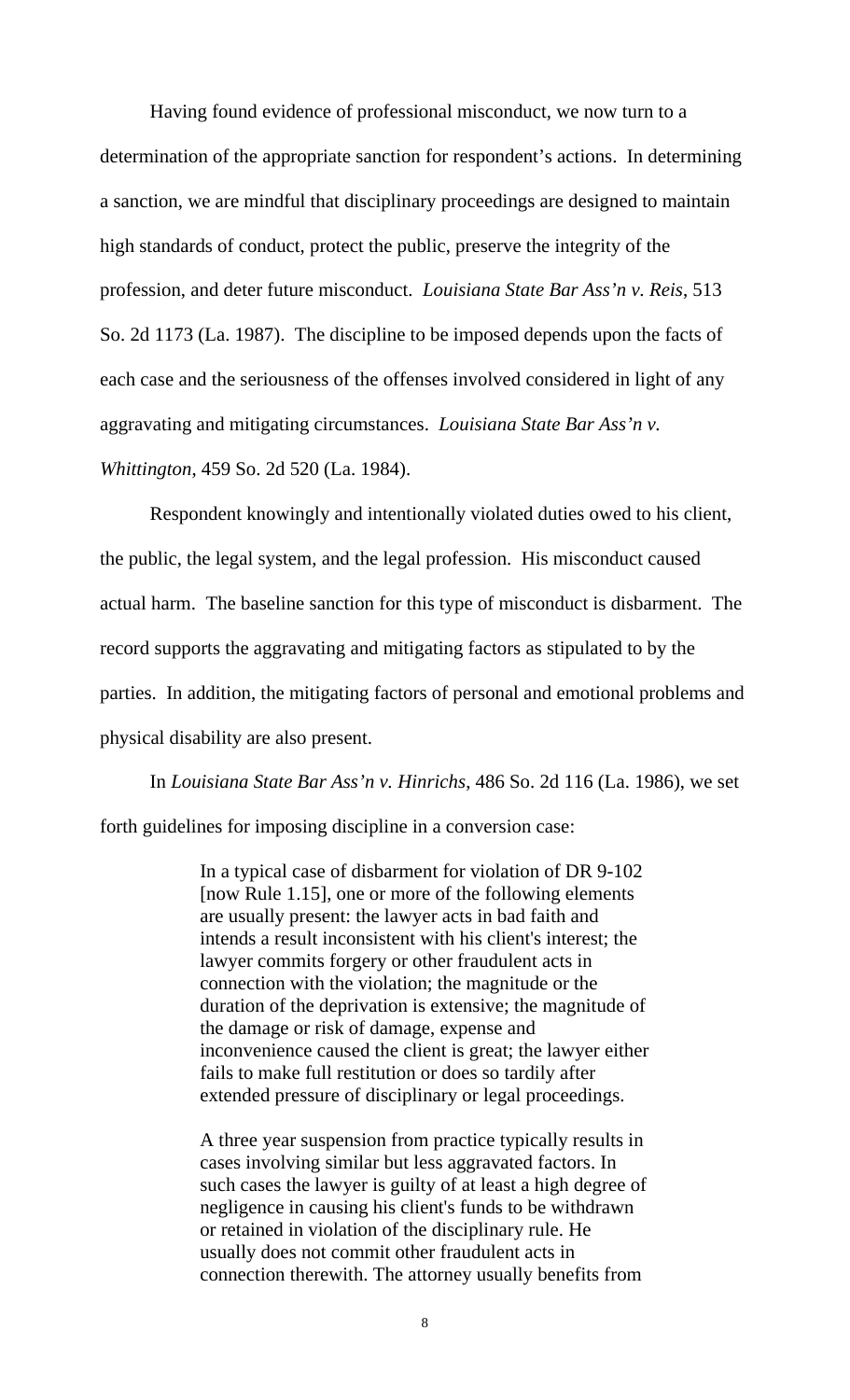the infraction but, in contrast with disbarment cases, the client may not be greatly harmed or exposed to great risk of harm. The attorney fully reimburses or pays his client the funds due without the necessity of extensive disciplinary or legal proceedings.

A suspension from practice of eighteen months or two years will typically result where the facts are appropriate for a three-year suspension, except that there are significant mitigating circumstances; or where the facts are appropriate for a one-year suspension, except that there are significant aggravating circumstances.

A suspension from practice of one year or less will typically result where the negligence in withdrawing or retaining client funds is not gross or of a high degree. No other fraudulent acts are committed in connection with the violation of the disciplinary rule. There is no serious harm or threat of harm to the client. Full restitution is made promptly, usually before any legal proceeding or disciplinary complaint is made.

Applying the criteria in *Hinrichs* to the instant matter, we note that Ms.

Cuddihy was harmed for an extended period of time due to respondent's failure to refund the \$5,000 he received on her behalf in 2004. Although the record shows that respondent eventually made full restitution to Ms. Cuddihy, he did not do so until 2013, shortly after this matter was argued to the disciplinary board. This lengthy delay caused Ms. Cuddihy great expense and inconvenience. Based on these facts and considering that there are substantial aggravating circumstances present, a sanction on the higher end of the *Hinrichs* range is warranted.

Accordingly, we will adopt the disciplinary board's recommendation and disbar respondent, retroactive to the date of his interim suspension.

#### **DECREE**

 Upon review of the findings and recommendations of the hearing committee and disciplinary board, and considering the record, briefs, and oral argument, it is ordered that Frederick A. Stolzle, Jr., Louisiana Bar Roll number 12497, be and he hereby is disbarred, retroactive to April 29, 2009, the date of his interim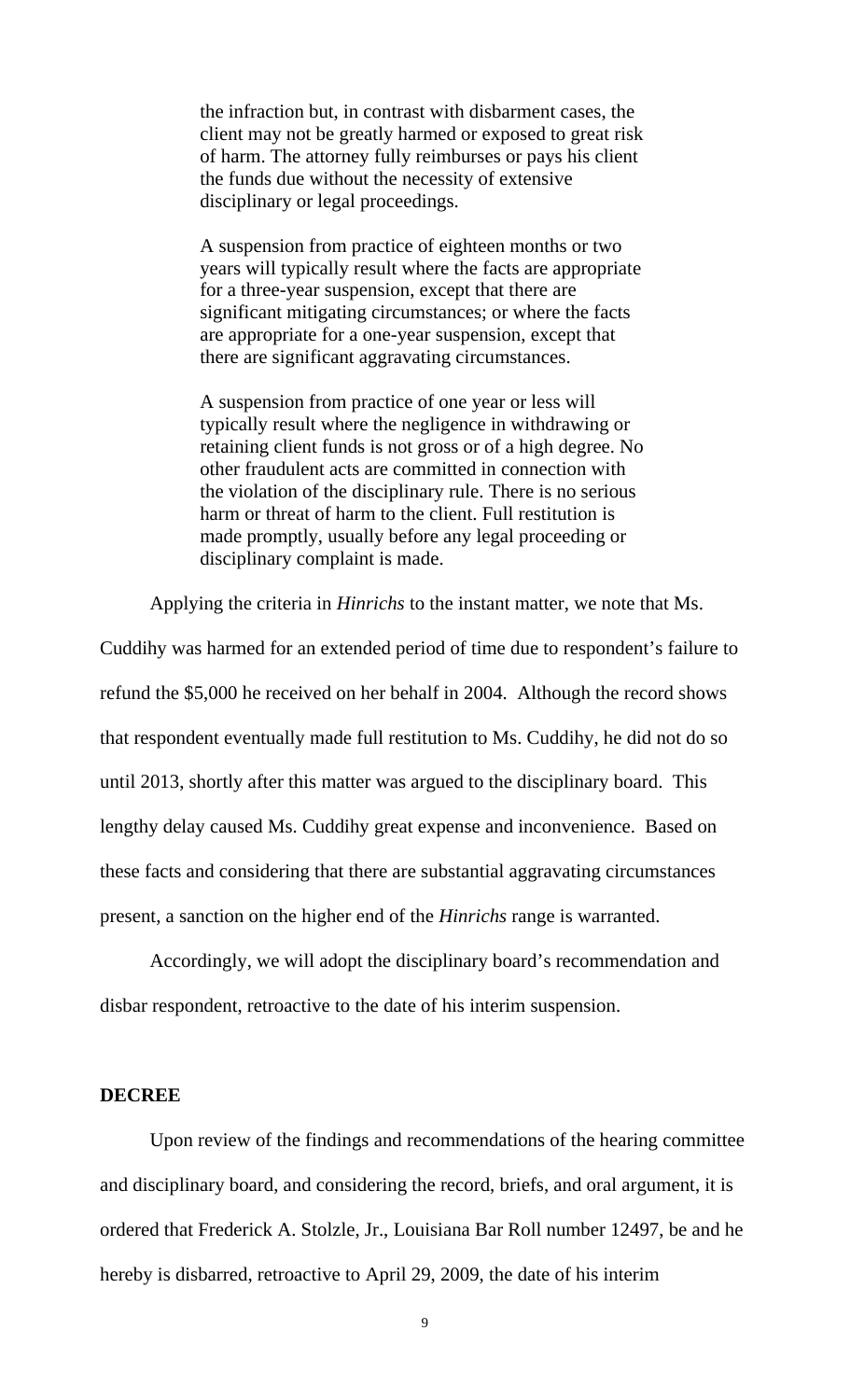suspension. His name shall be stricken from the roll of attorneys and his license to practice law in the State of Louisiana shall be revoked. All costs and expenses in the matter are assessed against respondent in accordance with Supreme Court Rule XIX, § 10.1, with legal interest to commence thirty days from the date of finality of this court's judgment until paid.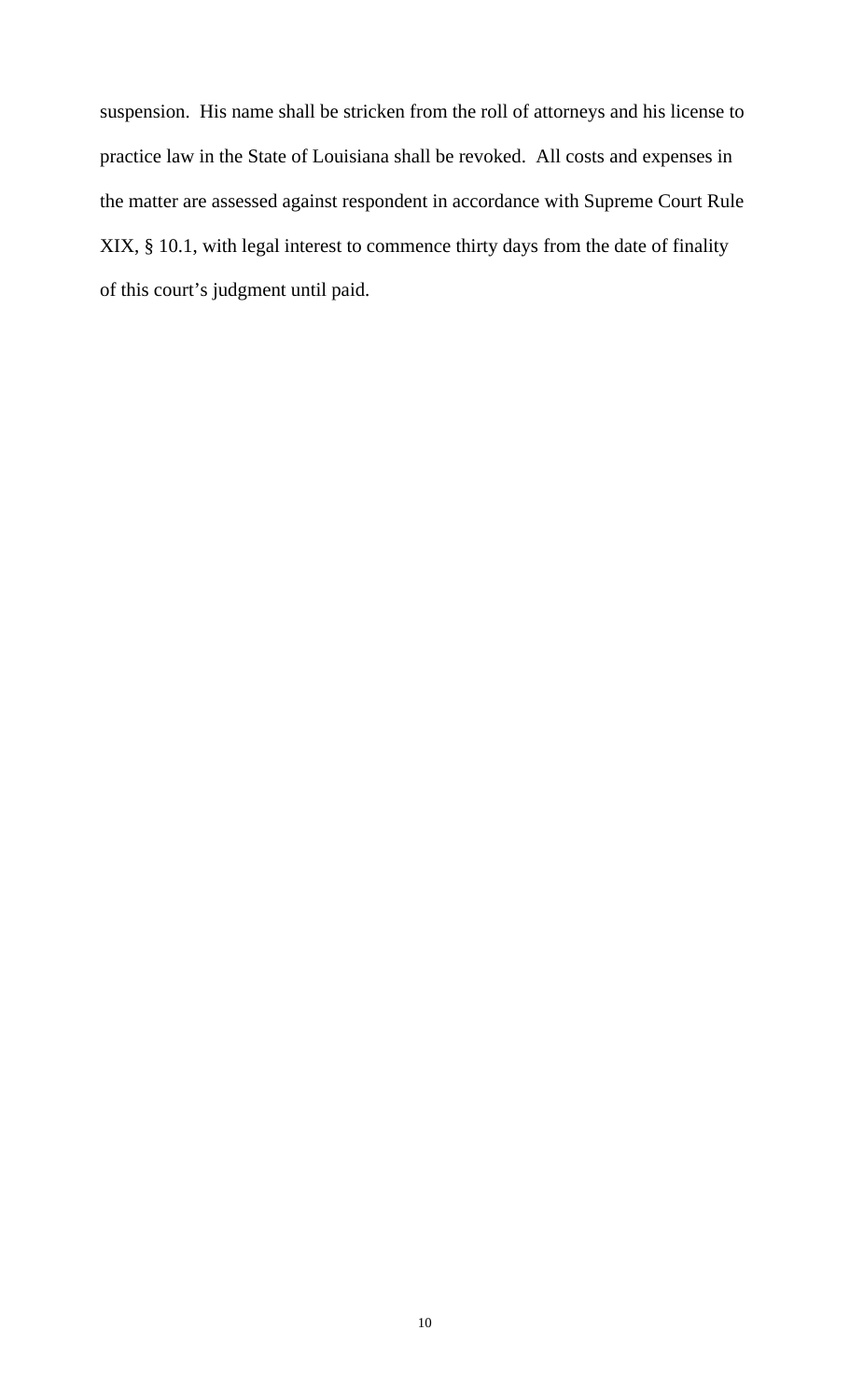# <span id="page-11-0"></span>SUPREME COURT OF LOUISIANA NO. 2013-B-1176 IN RE: FREDERICK A. STOLZLE, JR. ATTORNEY DISCIPLINARY PROCEEDINGS

JOHNSON, C.J. dissents.

I respectfully dissent. I would suspend respondent for three years.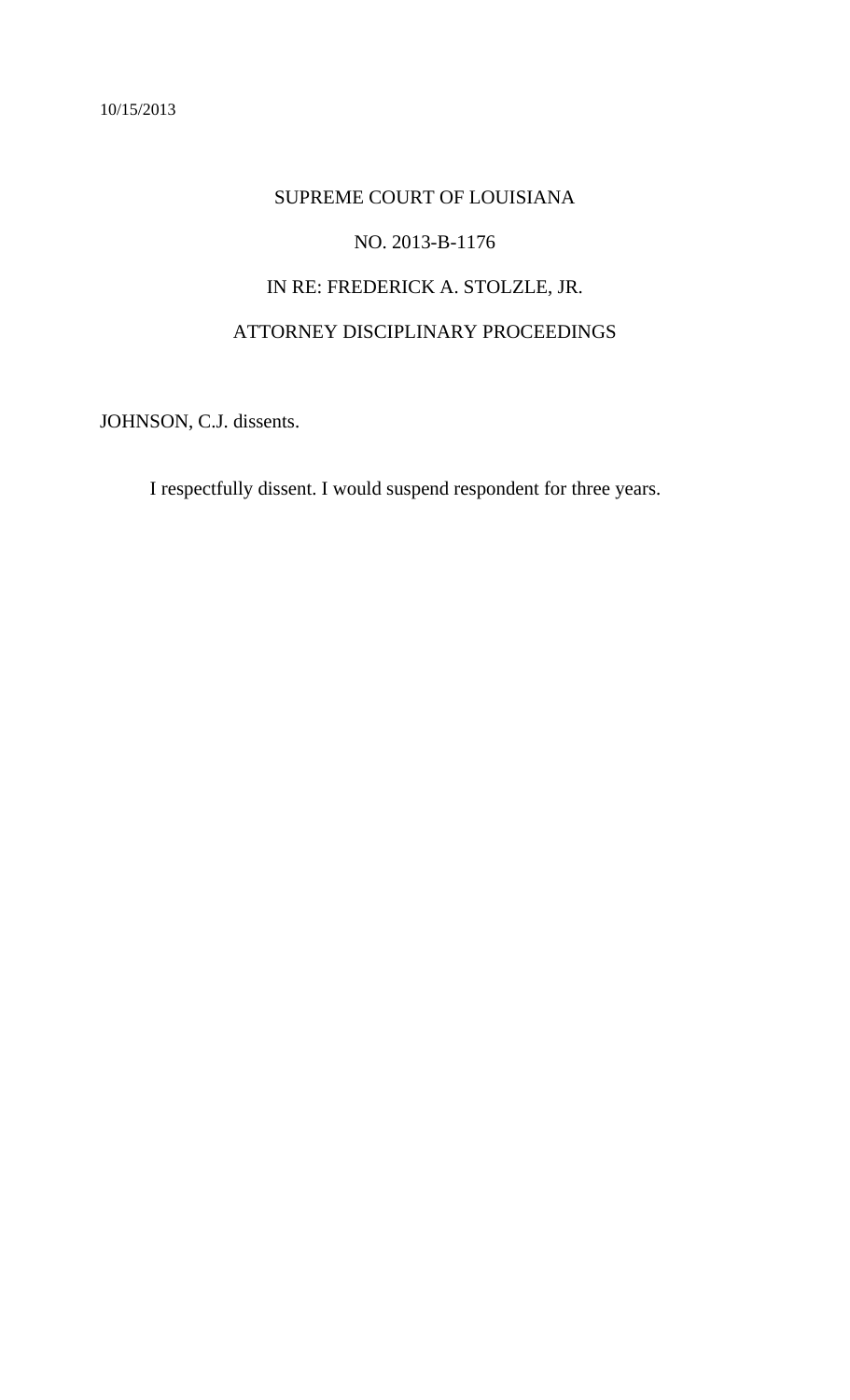# <span id="page-12-0"></span>**10/15/2013 SUPREME COURT OF LOUISIANA**

# **NO. 2013-B-1176**

#### **IN RE: FREDERICK A. STOLZLE, JR.**

*ATTORNEY DISCIPLINARY PROCEEDINGS*

#### **WEIMER, J.**, dissenting.

Although I have immense respect for the dedication of everyone who volunteers and works within the attorney disciplinary system, I respectfully dissent from the sanction of disbarment. While there is no excuse for the respondent's misconduct, the record nevertheless establishes that this case could have been, and should have been, resolved by consent discipline with a three-year suspension. According to the Office of Disciplinary Counsel (ODC), the respondent "has always professed a desire to resolve these matters through a three year suspension." Instead, this matter has consumed the resources of the disciplinary and judicial system for years, all for a very similar outcome.

Three procedural aspects of this record, from an early stage, pointed to a consent resolution. First, the respondent jointly petitioned for an interim suspension in April 2009. Second, the respondent stipulated to his misconduct. Third, the only factual issues for the disciplinary system's evaluation at that point were the respondent's case in mitigation.

Given this procedural posture, the ODC's prosecutorial role shifted. Respondent's stipulations relieved ODC of the burden of proving misconduct and the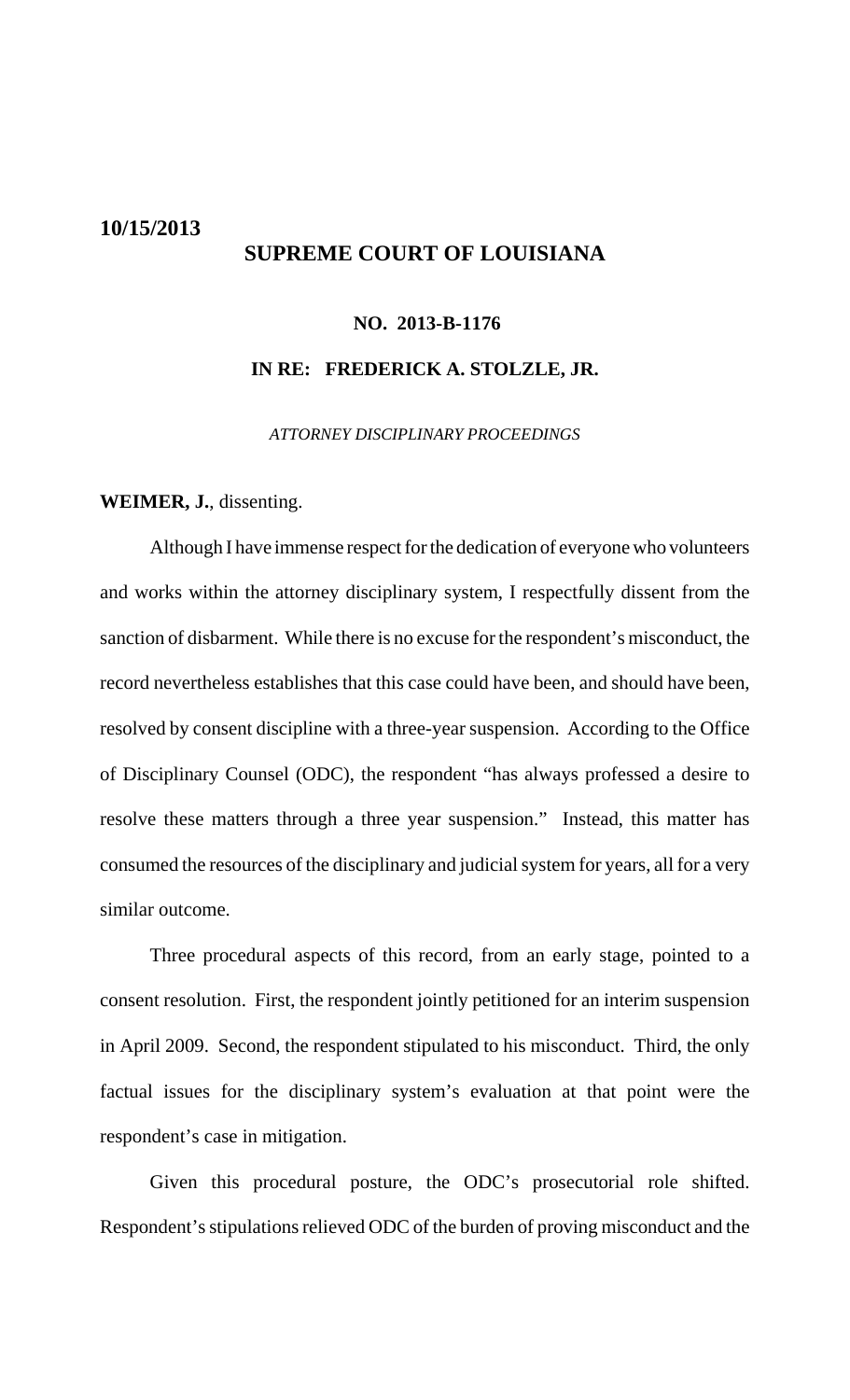knowing and intentional aspects of the misconduct. The ODC then stood as a challenger to aspects of the respondent's case in mitigation.

However, certain mitigating aspects were already firmly established. Indeed, ODC stipulated to respondent's cooperation with the disciplinary system and to his remorse. Furthermore, the record shows that respondent's debilitating back injuries, including partial severance of his spinal cord, and his obvious mobility impairments, aligned with the time frame of his misconduct.

The misconduct the ODC emphasizes most to this court is the respondent's conversion of \$5,000. The respondent had set aside that sum from a settlement in the Cuddihy matter to pay a health insurer's subrogation claim. Although the health insurer later fully waived the subrogation claim, the respondent did not promptly release the \$5,000 to his former client.<sup>1</sup>

Any conversion of client funds is ultimately inexcusable, requiring the disciplinary system (with most cases advancing to this court), to decide upon a sanction. However, the facts of this conversion hardly line up with the factors for imposing the sanction of disbarment for conversion as described in **Louisiana State Bar Ass'n v. Hinrichs**, 486 So.2d 116 (La. 1986). Notably, in distinguishing when disbarment is appropriate from when a three-year suspension is appropriate, this court previously explained: "in contrast with disbarment cases, the client may not be greatly harmed or exposed to great risk of harm." *Id***.** at 123. From the facts presented, Ms. Cuddihy had no expectation that she would receive the \$5,000. Her expectation was just the opposite, *i.e*., that her health insurer would claim reimbursement for most, if

<sup>&</sup>lt;sup>1</sup> As the majority points out, although tardily made, respondent did make full restitution, with interest, to his former client.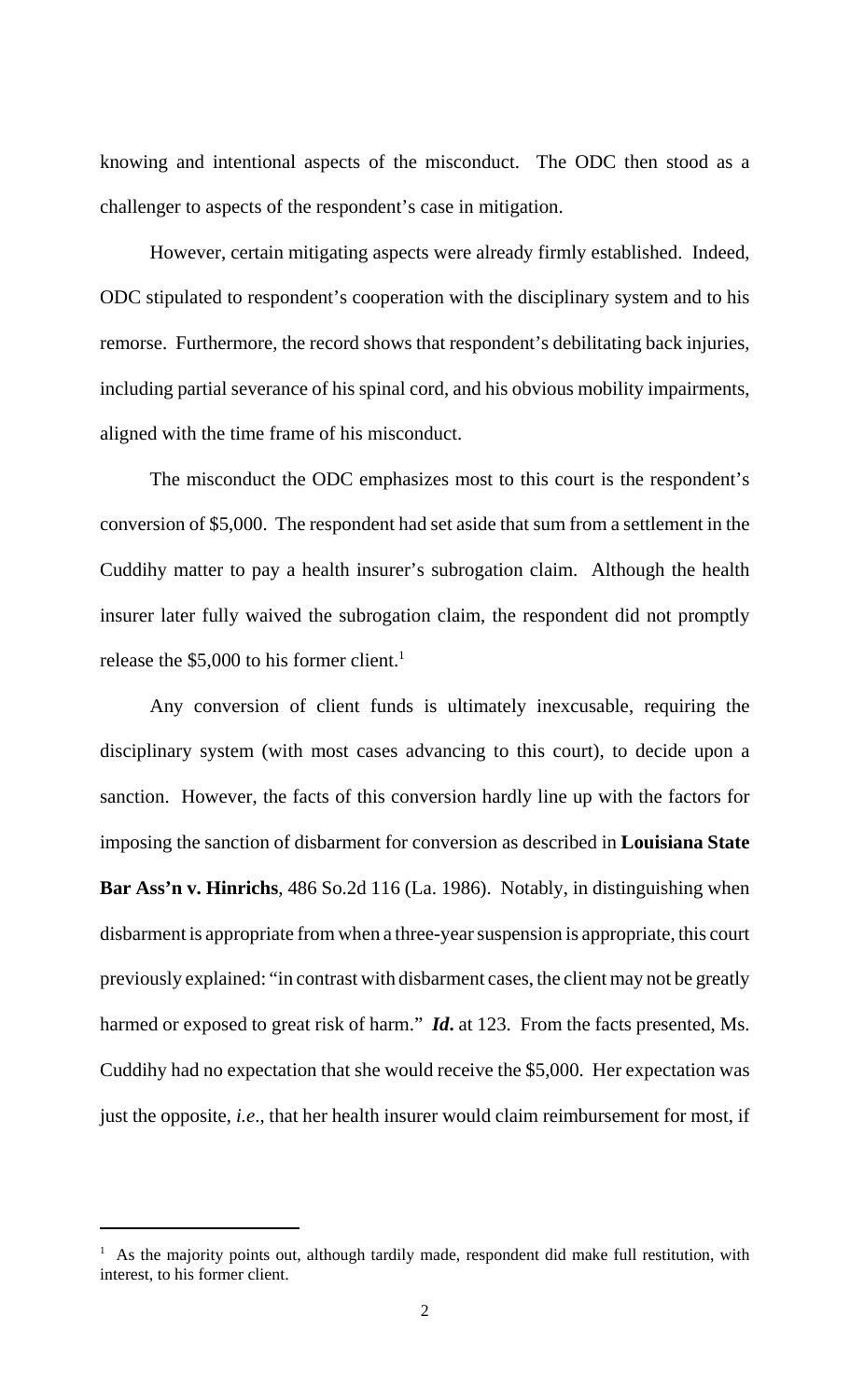not all, of what the health insurer had paid in treatment for her personal injury. The health insurer's waiver of its reimbursement claim was an unexpected bonus.

According to the ODC, until respondent made restitution, Ms. Cuddihy experienced an "inconvenience" at being deprived of the funds that she likely never expected her health insurer would release. The situation the ODC describes stands in sharp contrast to the situation in **Hinrichs**, where we found a three-year suspension would have been appropriate for the following injury to a client: "The client was seriously injured in his day-to-day living and in his dealings with creditors. Hinrichs fully repaid his client, with damages, but only after several months had elapsed, a civil suit had been filed, a complaint lodged with the bar association, and a complaint made to the district attorney's office." *Id***.**

Not only do the standards this court has previously announced call for imposing a three-year suspension here, but returning to the procedural posture of this case, practical timing considerations also underscore the appropriateness of seeking a three year-suspension. At present, the respondent has been on interim suspension for over four years. With the disbarment the majority imposes, the respondent will be eligible to petition for readmission after five years have elapsed from his interim suspension. Sup. Ct. Rule XIX, § 24(A). Sanctioning respondent with a three-year suspension would have resulted in the suspension running retroactive from the date of interim suspension. See **In re Miller**, 2009-2680, p. 13 (La. 5/21/10), 34 So.3d 839, 847 n.9. But effectively, because over four years have elapsed from his interim suspension, if given a three-year suspension, the respondent would have served a longer period of suspension from the practice of law before he could petition for reinstatement than the period formally called for in such a sanction.